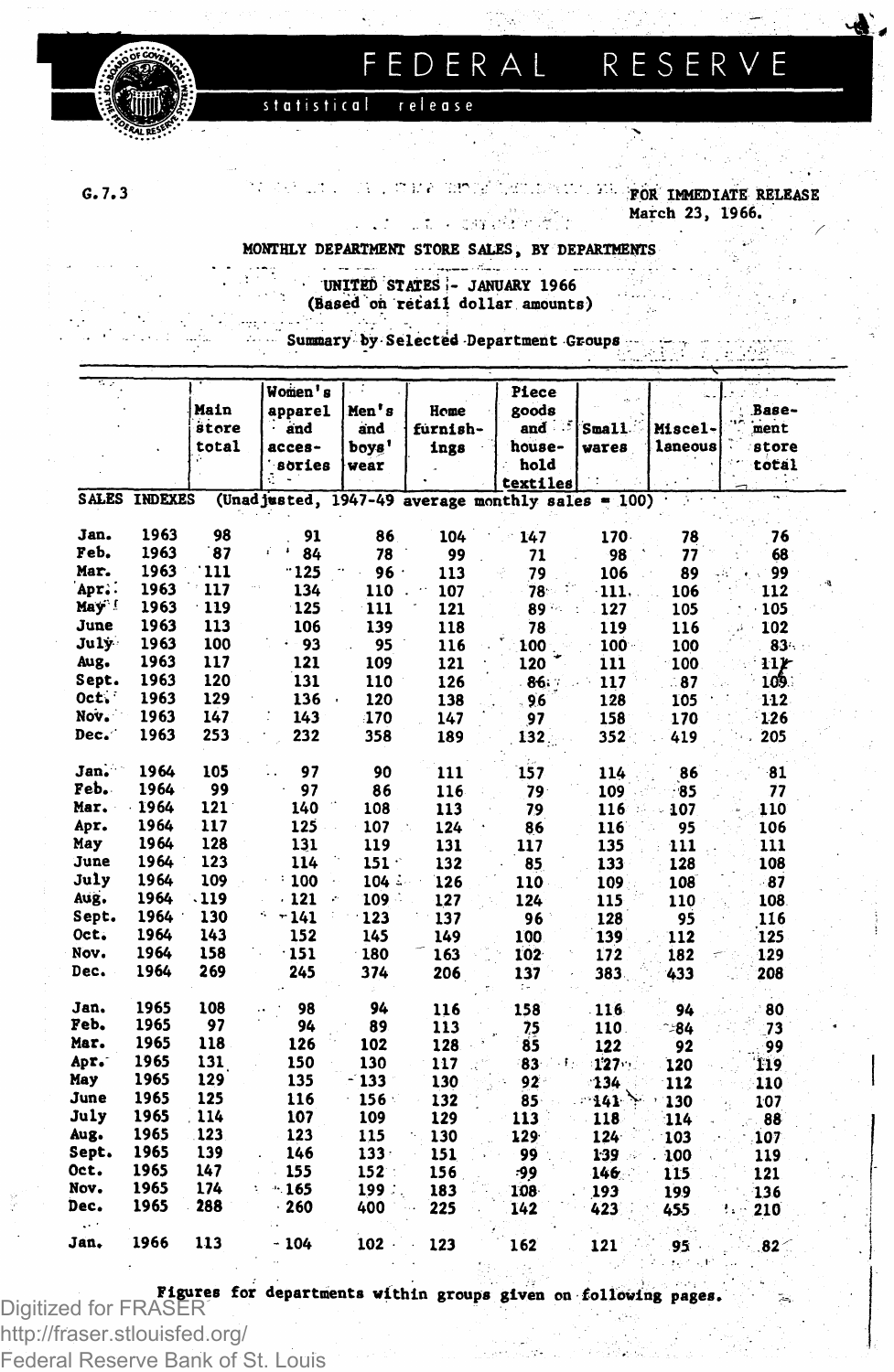# MONTHLY DEPARTMENT STORE SALES, BY DEPARTMENTS

### UNITED STATES - JANUARY 1966

|                                         |                 |             |                             | Percentage change from                               | Unad justed<br>indexes |                                                                             |  |
|-----------------------------------------|-----------------|-------------|-----------------------------|------------------------------------------------------|------------------------|-----------------------------------------------------------------------------|--|
| Department<br>法保护案 人名尼                  |                 |             |                             | $\Box$ corresponding period                          |                        | $\frac{(1947-49 \text{ av.} - 100^{17})}{(1947-49 \text{ av.} - 100^{17})}$ |  |
|                                         |                 |             | a year ago                  |                                                      |                        | Jan ' 66 Dec. '65                                                           |  |
| GRAND TOTAL - entire store<br>ತುಪಾರ್    |                 |             |                             | Jan'66 Dec '65 Year '65<br>- + 5 : > + 7 : - : + 4 : |                        |                                                                             |  |
|                                         |                 |             |                             |                                                      |                        |                                                                             |  |
| MAIN STORE TOTAL                        |                 |             | $\sqrt{+5}$ $+7$            | - 15.                                                | . 113                  | 288                                                                         |  |
| PIECE GOODS, HOUSEHOLD TEXTILES         |                 | $+3$        | $+4$<br>ta an               | $+2.$<br>De Lo                                       | 162<br><b>Program</b>  | 142                                                                         |  |
| Piece goods                             | < - 5           |             | $1.4 - 2.$                  | 5۰ ه                                                 | 53                     | 59                                                                          |  |
| Silks, velvets, synthetics              |                 | - 5         | $2.4 - 4.1$                 | - - 5                                                | 49                     | -54                                                                         |  |
| 1.794 <sub>0</sub><br>Woolen yard goods | u luer 3 lills. |             | $-5$                        | $-7$ :                                               | 67                     | 89                                                                          |  |
| Allan Highl<br>Cotton yard goods        |                 | - 51        | いやきく                        | - 6                                                  | 55                     | 48                                                                          |  |
| Household textiles                      |                 | $+ 4$       | $-0+5$                      | $+4$                                                 | 238                    | 202                                                                         |  |
| Linens and towels                       |                 | $+4$        | $\mathbf{C}^2 + \mathbf{6}$ | $+5$                                                 | 200                    | 252                                                                         |  |
| Domestics--muslins, sheetings           |                 | $+2$        | $+7$                        | $+5$                                                 | <b>311.</b>            | 149                                                                         |  |
| Blankets, comforters, spreads           |                 | + 8         | $+2$                        | $+4$                                                 | 210                    | 198                                                                         |  |
|                                         |                 |             |                             |                                                      |                        |                                                                             |  |
| SMALL WARES                             |                 | $+4$        | +11                         | + 7                                                  | 121                    | 423                                                                         |  |
|                                         |                 |             |                             |                                                      |                        |                                                                             |  |
| Laces, trimmings, embroideries,         |                 |             |                             |                                                      |                        |                                                                             |  |
| and ribbons                             |                 | $+5$        | $+ 6$                       | $+4$                                                 | ਂ 68                   | 179                                                                         |  |
| Notions                                 |                 | $+2$        | $+4$                        | $+2$                                                 | 110                    | 246                                                                         |  |
| Toilet articles, drug sundries          |                 | + 6         | +13                         | $+9$                                                 | 163                    | 530                                                                         |  |
| Silverware and jewelry                  |                 | +10         | $+15$                       | $+12$                                                | 85                     | 407                                                                         |  |
| Silverware and clocks                   |                 | +10         | $+15$                       | $+16$                                                | - 97                   | 312                                                                         |  |
| Costume jewelry                         |                 | $+3$        | $+11$                       | $+5$                                                 | 66                     | 388                                                                         |  |
| Fine jewelry and watches                |                 | $+23$       | $+21$                       | $+17$                                                | -115                   | 724                                                                         |  |
|                                         |                 | - 6         | $\cdot$ 0                   | - 1                                                  | $-136$                 | $168 -$                                                                     |  |
| Art needlework                          |                 | $+2$        | $\sim +8$                   | $+6$                                                 | $-129$                 | 557 -                                                                       |  |
| Books and stationery                    |                 | $\mathbf 0$ | $+8$                        | - 44                                                 | $-136$                 | 422                                                                         |  |
| Books and magazines<br>Stationery       |                 | $+3$        | $+8$                        | + 6                                                  | $^{\circ}$ 121         | 599                                                                         |  |
|                                         |                 |             |                             |                                                      | nne.                   |                                                                             |  |
| <b>WOMEN'S APPAREL AND ACCESSORIES</b>  |                 | + 6         | + 6                         | $+4$                                                 | 104                    | $260^\circ$<br>$\cdots$                                                     |  |
| Women's accessories                     |                 | $+6$        | $+4$                        | $+3$                                                 | ∵د و94                 | 266                                                                         |  |
| Neckwear and scarfs                     |                 | $+5$        | $+3$                        | $+2$                                                 | 82                     | 331                                                                         |  |
| Handkerchiefs                           |                 | - 1         | + 1                         | 0                                                    | ∘32 ੰ                  | 201.                                                                        |  |
| Millinery                               |                 | $+9$        | $+10$                       | + 4                                                  | 61                     | 120                                                                         |  |
| Women's and children's gloves           |                 | $+14$       | $-1$                        | 0                                                    | - 89                   | 376                                                                         |  |
| Corsets and brassieres                  |                 | + 3         | $+5$                        | $+2$                                                 | 187                    | 258                                                                         |  |
| Women's, children's hosiery             |                 | $+7$        | $-2$                        | $+2$                                                 | 85                     | 184                                                                         |  |
| Underwear, slips, and negligees         |                 | $+5$        | $+6$                        | 44                                                   | - 76                   | 335                                                                         |  |
| Knit underwear, slips                   | $+6$            |             | $+4$                        | $+2$                                                 | - 118                  | 400                                                                         |  |
| Silk & muslin underwear, slips          |                 | $+5$        | $+5$                        | $+4$                                                 | 59ء ت                  | 269                                                                         |  |
| Negligees, robes, loung. apparel        |                 | $+12$       | $+10$                       | $+7$                                                 | 4.73                   | 475                                                                         |  |
| Infants' wear                           |                 | $+5$        | $+5$                        | $+3$                                                 | : 88                   | 264                                                                         |  |
| Handbags, small leather goods           |                 | $+6$        | $+10$                       | $+5$                                                 | - 77                   | 404                                                                         |  |
| Women's, children's shoes               |                 | + 6         | $+2$                        | $+2$                                                 | 118                    | 200                                                                         |  |
| Children's shoes                        |                 | + 6         | $+4$                        | $+1$                                                 | 78                     | 181                                                                         |  |
| Women's shoes                           |                 | $+7$        | $+2$                        | $+3$                                                 | 122                    | 207                                                                         |  |

Digitized for FRASER http://fraser.stlouisfed.org/ Federal Reserve Bank of St. Louis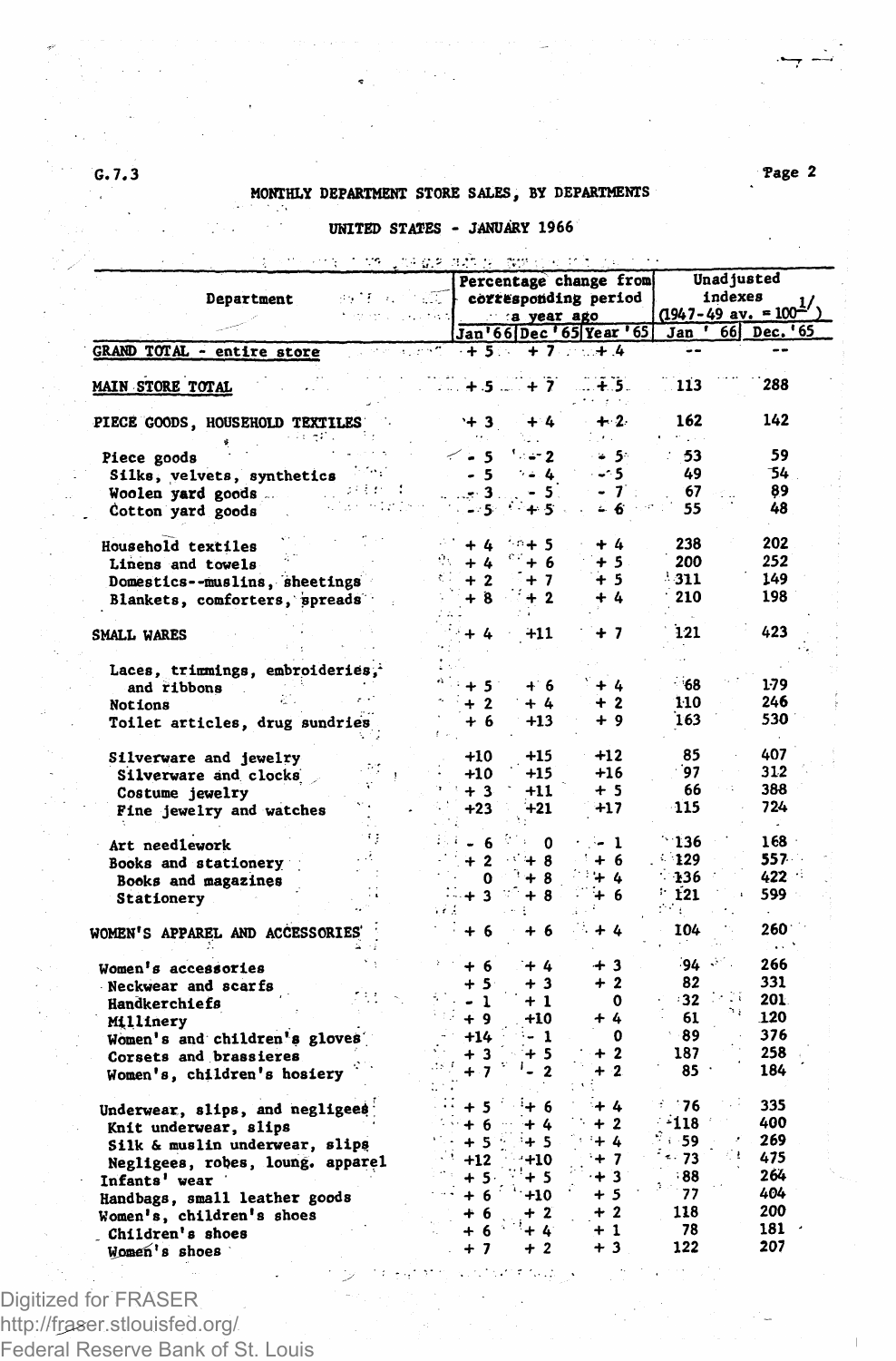પાક9ં

G.7.3 Page 3

## MONTHLY DEPARTMENT STORE SALES, BY DEPARTMENTS

|                                          |           |                      | Percentage change from             |                 |                     |
|------------------------------------------|-----------|----------------------|------------------------------------|-----------------|---------------------|
|                                          |           | corresponding period | Unad justed<br>indexes             |                 |                     |
| Department                               |           | $2.4$ a year ago     | $(1947-49$ av.=100 <sup>1/</sup> ) |                 |                     |
|                                          |           |                      | Jan. 66 Dec. 65 Year '55           | Jan.            | $ 66 $ Dec.<br>' 65 |
| WOMEN'S APPAREL, ACCESSORIES (Cont.)     |           |                      |                                    |                 |                     |
| Women's apparel                          | + 6       |                      |                                    |                 |                     |
| Women's, misses' coats and suits         | $+2$      | +9.<br>$+8$          | ⊹ 5<br>$+2$                        | 114             | 254                 |
| Women's, misses' coats                   | $+3$      | $+8$                 | $+3$                               | 113<br>134      | 154                 |
| Women's, misses' suits                   | $-6.$     | ₽9                   | $+1$                               | 52              | 181                 |
| Juniors' and girls' wear                 | $+4.$     | $+8$                 | $+5.$                              | 91              | -81<br>324          |
| Juniors' coats, suits, dresses           | $+4$      | ∍⊦و⊶ب                | $+5$                               | 96۰             | 279                 |
| Girls' wear                              | $+5$      | $+8$                 | $+4$                               | 86.             | :379                |
| Women's and misses' dresses              |           |                      |                                    |                 |                     |
| Inexpensive dresses                      | $-+3$     | $+12$                | $+5.$                              | 100             | 171                 |
| Better dresses                           | $+1$      | $+12$                | $+4.$                              | 102             | 192                 |
| Blouses, skirts, sportswear              | $+5$      | $+12$                | $+6$                               | ີ 97            | 155                 |
|                                          | $+9$      | $+6$                 | +5.                                | 145             | -413                |
| Aprons, housedresses, uniforms<br>Furs   | $+3$      | $+2$                 | $+2$                               | -100            | 170                 |
|                                          | $+28$     | $+23$                | $+14$                              | 135             | 321.                |
| MEN'S AND BOYS' WEAR                     | $+8$      | $+7$                 | $+6$                               | 102             | 400                 |
| Men's clothing                           |           |                      |                                    |                 |                     |
|                                          | $+7$      | $+8$                 | $+7$                               | 128             | 286                 |
| Men's furnishings and hats<br>Boys' wear | $+9$      | $+6$                 | $+6.$                              | 88              | 489                 |
|                                          | $+11$     | $+9.$                | $+6$                               | 86              | 356                 |
| Men's and boys' shoes, slippers          | + 6       | $+1$ :               | $+4$                               | 133             | 352                 |
| <b>HOMEFURNISHINGS</b>                   | $+6$      | ∔ 9                  | + 5.                               | 123             | 225                 |
| Furniture and bedding                    | $+3$      | $+7-$                | ∔ 3                                | 155             | 153                 |
| Mattresses, springs, studio beds         | $+4$      | +11                  | + 4                                | 178             | 111                 |
| Upholstered, other furniture             | $+3$      | ⊱.7                  | $+4$                               | 143             | 170                 |
| Domestic floor coverings                 | $\sim$ 0. | $+5$                 | $+.3.$                             | 115             | 110                 |
| Rugs and carpets                         | - 1       | $+4$                 | $+2$                               | 107             | 110                 |
| Linoleum                                 | ∔ 9       | $+22$                | $+7$                               | -71             | 43                  |
| Draperies, curtains, upholstery          | $+4$      | $+6$                 | $+2$                               | 91              | 148                 |
| Lamps and shades                         | $+1$      | $+6$                 | + 4                                | 91              | 188                 |
| China and glassware                      | $+3$      | $+7$                 | $+4$                               | 95              | 284                 |
| Major household appliances               | $+7$      | $+6$                 | 0                                  | 87              | 90                  |
| Housewares (incl. small appliances)      | $+5$      | $+8$                 | $+3$                               | 103             | 318                 |
| <b>Gift shop</b>                         | $+4$      | $+12$                | + 8                                | 92              | 601                 |
| Radios, phonographs, television,         |           |                      |                                    |                 |                     |
| pianos, records, sheet music, instr.     | $+22$     | $+16$                | $+18.$                             | 250             |                     |
| Radios, phonographs, television          | +25       | +17                  | $+21$                              | 294             | 658<br>687          |
| Records, sheet music, instr.             | + 7       | +11                  | $+8$                               | 134             | 687 *               |
| MISCELLANEOUS MERCHANDISE DEPTS.         | $+1$      | $+5.$                | + 5                                | 95              | 455                 |
| Toys, games, sporting goods, cameras     | $+7.$     | $+4$                 | $+4$                               | 71              | 661                 |
| Toys and games                           | +4:       | $+4$                 | $+4$                               | 30 <sup>°</sup> | 648                 |
| Sporting goods and cameras               | $+9$      | $+4$                 | $+4$                               | 138             |                     |
| Luggage                                  | -18       | $+14$                | $+12$                              | 109             | 690<br>374          |
| Candy                                    | $+1$      | $+4$                 | $+4.$                              | $-90$           | 495                 |

Digitized for FRASER http://fraser.stlouisfed.org/ Federal Reserve Bank of St. Louis

 $\mathbb{R}^2$